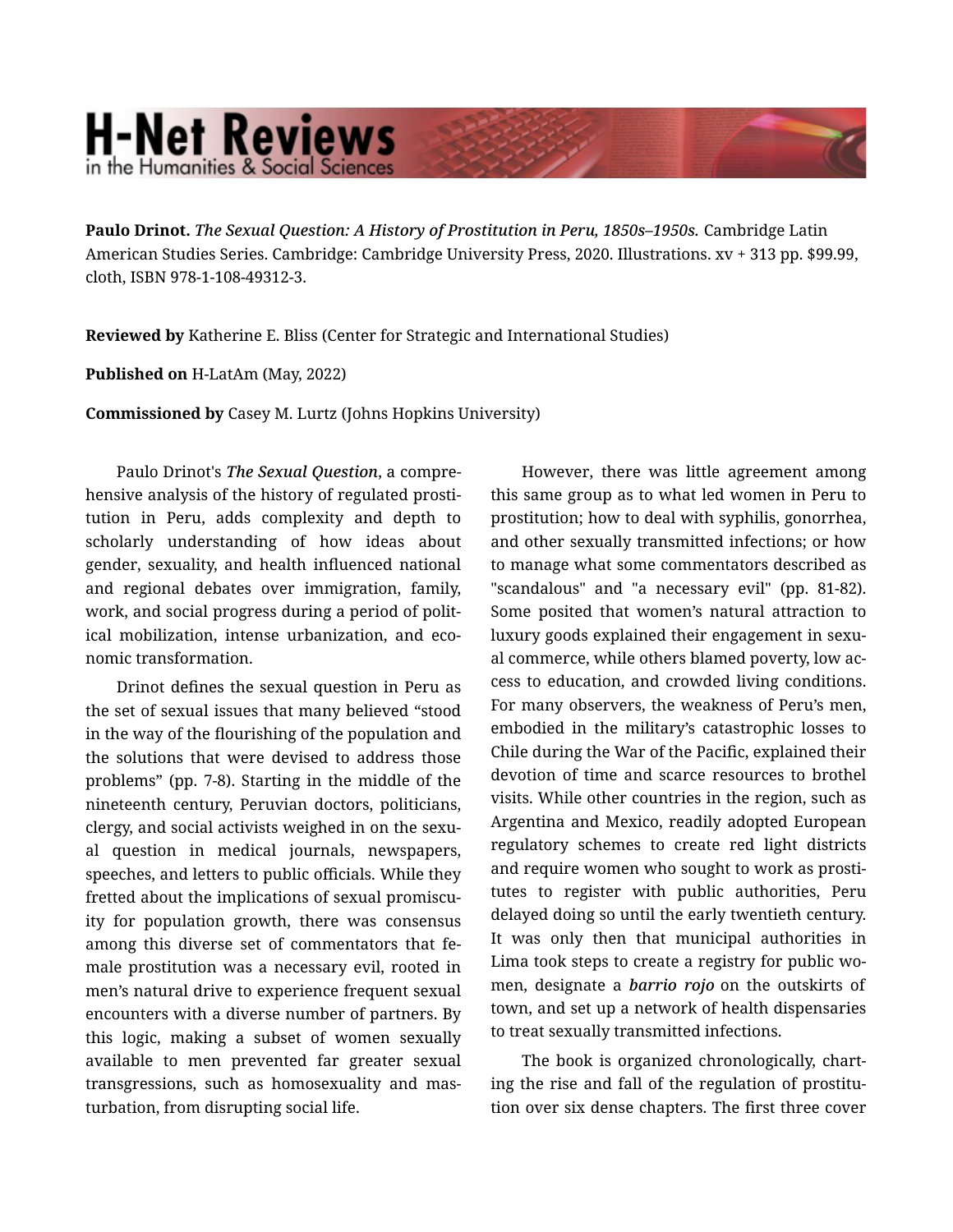public debates over the governance of sexual com‐ merce in Peru and focus on changing views re‐ garding masculinity and femininity, as well as the rules and logic of regulation itself. The second three chapters focus on the establishment of the tolerance zone in 1928; the influence of interna‐ tional and eugenics arguments in favor of an abol‐ itionist approach to reducing the spread of sexu‐ ally transmitted diseases in the country; and grow‐ ing public concerns over the links between prosti‐ tution, immigration, and organized crime in the 1940s and '50s.

Given that the overarching emphasis of the analysis is on the fate of the regulationist project, the voices and perspectives of those who were most influential in arguing for and against it—doc‐ tors, public officials, clergy, and later, social work‐ ers—dominate the text. Their disparaging remarks about prostitutes, madams, pimps, and others in‐ volved in sexual commerce, their hand-wringing about the negative implications of local prostitu‐ tion for the fate of the nation, and their heartfelt aspirations to redeem women from involvement in a disreputable activity will be familiar to any‐ one who has studied these issues in other coun‐ tries. Drinot is careful to root his analysis in the ample historiography of sexual commerce in Latin America, the Caribbean, and elsewhere, and in the context of work about gender, sexuality, and social policy, making it clear when the situation in Peru was similar to or different from other cases. He is particularly attentive to how debates about prosti‐ tution in Peru reflected a much larger set of na‐ tional anxieties about race and ethnicity, explor‐ ing how Asian immigrants were unduly blamed for facilitating prostitution in the twentieth cen‐ tury, while experts painted indigenous popula‐ tions as being overly susceptible to sexually trans‐ mitted diseases. Throughout the text, Drinot is clear about the limitations of his archival sources; to the extent possible, he features the voices and perspectives of prostitutes, madams, and brothel owners, as well as residents of the *barrio rojo*, but he is always careful to note when information to

confirm or counter a particular assertion made by a medical expert or outraged client, for example, is not available.

An especially interesting topic in the second half of the book is the development of a system of health clinics that treated venereal diseases free of charge. Initially the no-cost treatments were inten‐ ded just for women registered as prostitutes who were found to be infected with syphilis, gonorrhea, or another sexually transmitted disease; however, authorities eventually reasoned that prostitutes' clients and others vulnerable to vener‐ eal disease should also be able to access appropri‐ ate therapies. These dispensaries were located in working-class neighborhoods in Lima, and their interactions with patients gave officials a much clearer idea of the conditions under which sexu‐ ally transmitted infections were circulating among the population. To encourage anyone with disease symptoms to seek testing and treatment and to prevent the sick from hiding their afflictions or failing to complete the full set of therapeutic meas‐ ures, they began to make all visits free of charge. What started out in Lima was eventually extended to other parts of the country where rates of sexually transmitted infections were also of concern. The data gathered from the clinics showed that many patients had not been infected by prosti‐ tutes. It provided strong evidence for the failure of regulation to prevent the spread of venereal dis‐ ease and gave proponents of abolition ammuni‐ tion for their successful campaign to dismantle the regulations in the 1950s.

Through a close examination of the rise and fall of the regulation of prostitution in nineteenthand early twentieth-century Peru, Drinot sheds light on how ideas about gender, race, and scientific expertise underpinned public debates over political participation and national prestige dur‐ ing a period of rapid social change. A compelling and well-researched analysis, this book will be of interest to those concerned with the history of public health and medicine, gender and sexuality,

2